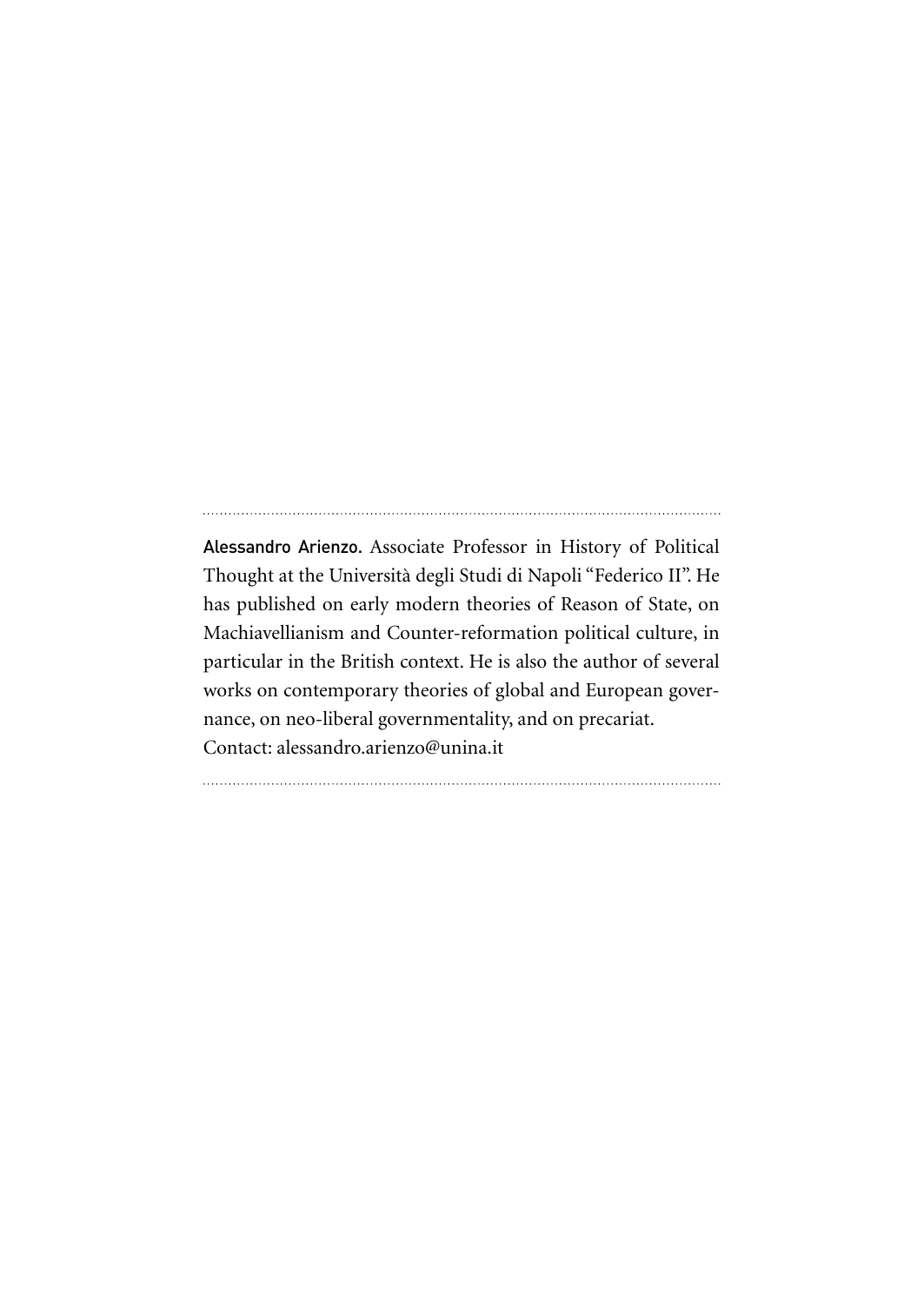# **HUMAN SECURITY: SECURING ECONOMICS, POLITICS AND GOVERNANCE IN A GLOBALIZED WORLD**

DOI: 10.17450/150204

## Alessandro Arienzo

Università degli Studi di Napoli, Federico II

Reception date 20<sup>th</sup> September 2015; acceptance date 15<sup>th</sup> October 2015. This article is developed within a project research held at the Dipartimento di Studi Umanistici, Università degli Studi di Napoli, Federico II.

## **Abstract**

One of the more fascinating themes of the present debate about the role of the State in international relations is represented by the concept of *human security*. This concept was first introduced in the *Human Development Report* published in 1994 by the UNDP as one of the five pillars of a new "people-centred world order". In my contribution I will present the salient traits of theories of human security and security governance that operate on the foundation of proposals for global security in the official documents by UN, UNDP, OSCE in order to interprete human security as a part of a wider neo-liberal governmentality, putting both individuals and collectivities "at work" in a search for an economic self-governance.

## **Keywords**

Human security, global governance, sovereignty, neoliberalism, international relations.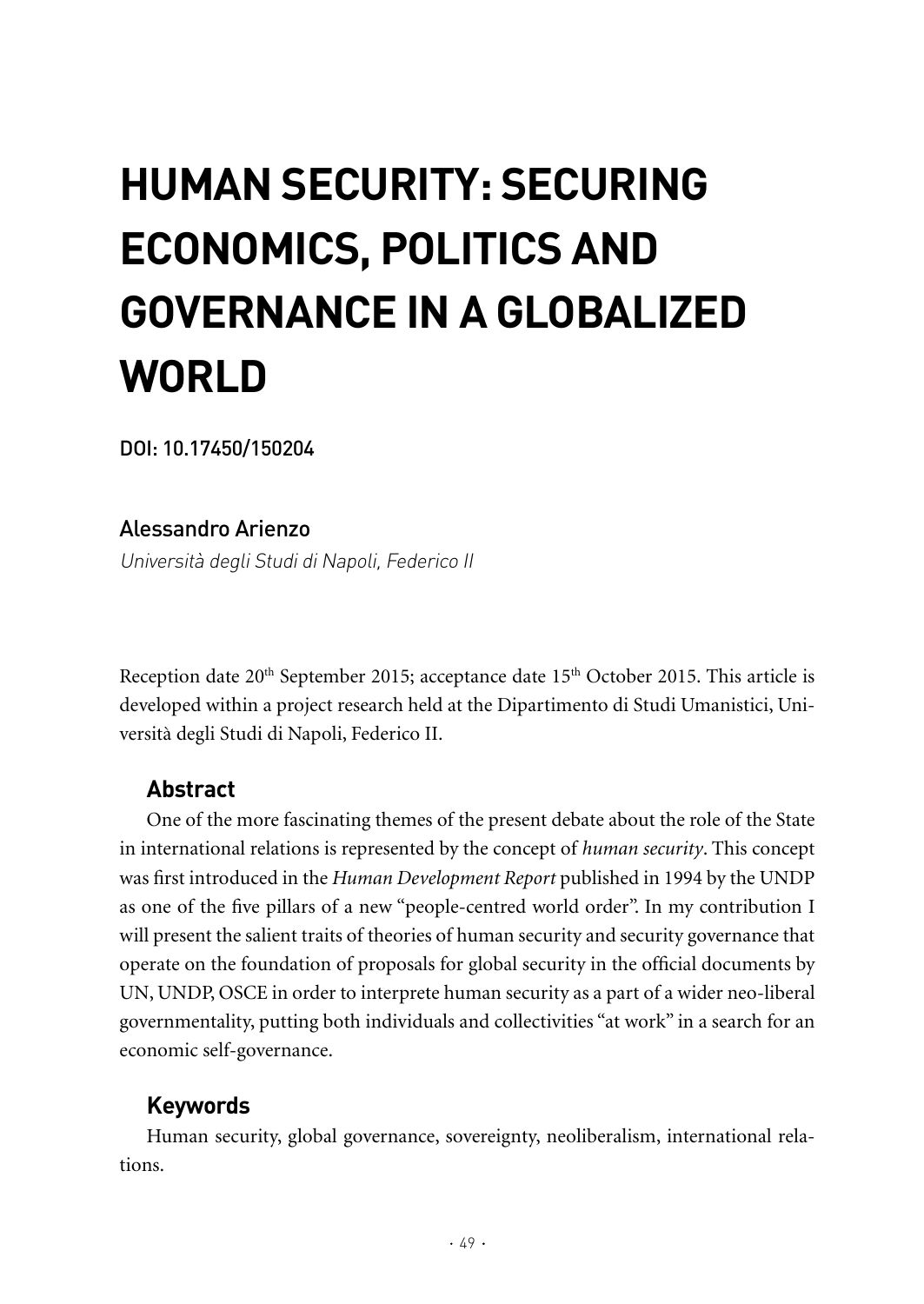#### **Resumen**

Uno de los temas más fascinantes del presente debate acerca del papel del Estado en las relaciones internacionales está representada por el concepto de la seguridad humana. Este concepto fue introducido por primera vez en el *Informe sobre Desarrollo Humano* publicado por el UNDP en 1994 como uno de los cinco pilares de un nuevo "orden mundial centrado en las personas". En mi intervención voy a presentar los rasgos sobresalientes de las teorías de la seguridad humana y la gestión de la seguridad que operan sobre la base de las propuestas de la seguridad global en los documentos oficiales de la ONU, el UNDP y la OSCE, a fin de interpretar la seguridad humana como parte de un contexto más amplio de la gubernamentalidad neoliberal colocando tanto individuos y colectividades "en el trabajo" en una búsqueda de una auto-gobernanza económica.

#### **Palabras clave**

Desarrollo humano, gobernanza mundial, soberanía, neoliberalismo, relaciones internacionales.

One of the more fascinating themes of the present debate about the role of the State in international relations is the concept of human security. It was first introduced in the *Human Development Report* published in 1994 by the United Nations Development Program (UNDP) as one of the five pillars of a new "people-centred world order".<sup>1</sup> It was used to identify a new approach to security based on a two-fold conception of the term: "first, safety from chronic threats as hunger, disease and repression. And second, it means protection from sudden and hurtful disruptions in the patterns of daily life".2 Since then, it has developed within the new policy framework of human security governance.

Both the terms of security and governance are as much evocative as vague and ambiguous. The latter is among the most recurrent expressions in the documents written

<sup>1.</sup> UNDP, *Human Development Report: New Dimension of Human Security*, Oxford University Press, New York, 1994, ch. 2, p. 22. On the concept of human security, see: B. von Tigerstrom, *Human Security and International Law. Prospects and Problems*, Hart Publishing, Oxford-Portland, OR, 2007; G. Frerks – B. Klein Goldewijk (eds), *Human Security and International Insecurity*, Wageningen Academic Publishers, Wageningen, 2007; S. Tadjbakhsh – A.M. Chenoy, *Human Security. Concepts and implications*, Routledge, London-New York, 2007.

<sup>2.</sup> UNDP, *Human Development Report*, p. 22.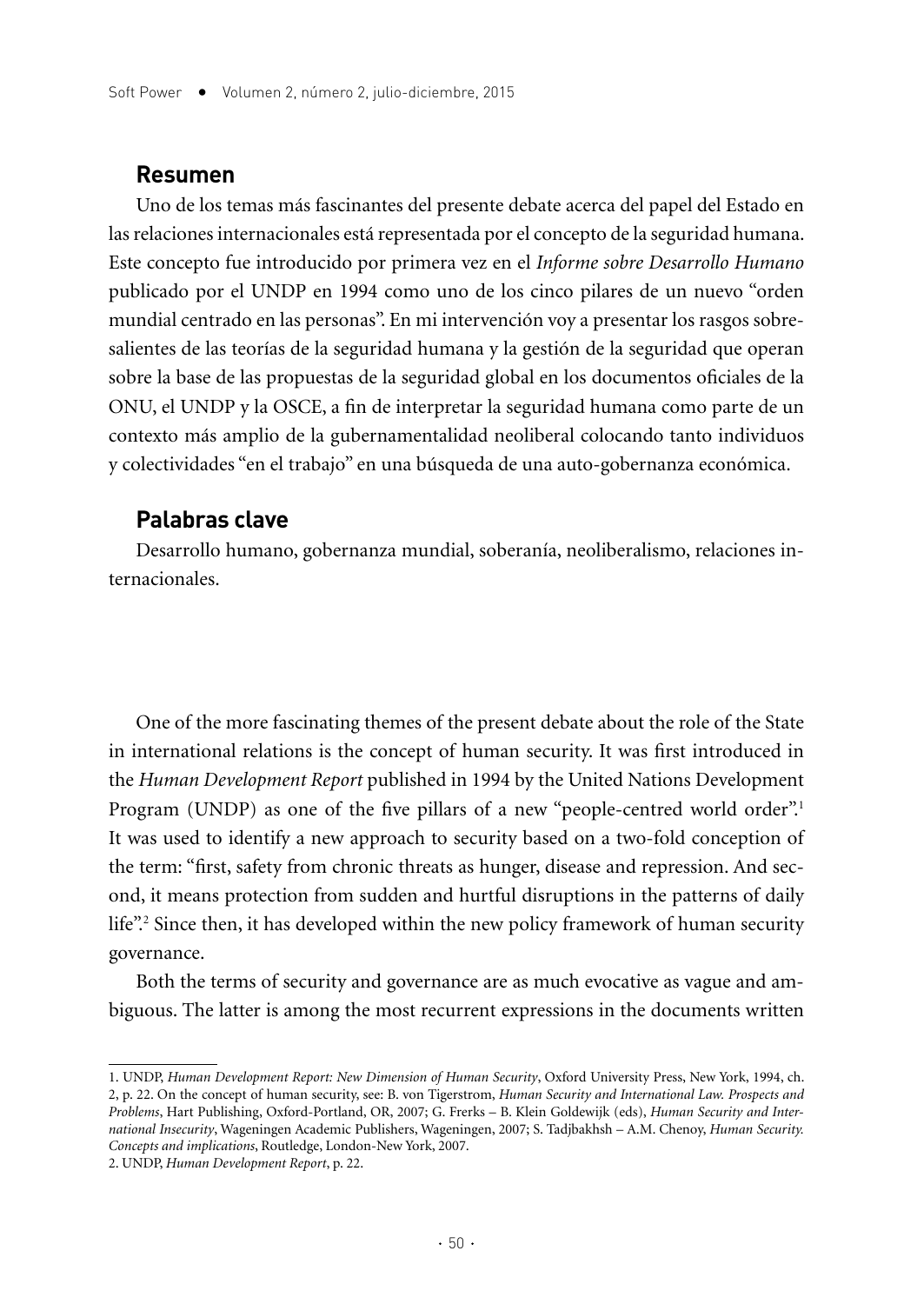by international agencies and institutions like the UN, the WTO, the World Bank, and the OECD used to designate a form, a style of governing that is different and alternative to that of centralised state government.<sup>3</sup> This term is mostly understood to mean processes and structures of decision that cannot be traced back to the exercise of political sovereignty. The term of security is also a very unclear one. Typically associated in the international relation to the ideas of 'reason of State' and 'interests of the State', security is conceived as the fundamental aim of a political order meaning self-preservation and survival. In the early 1990s, the transformations in global politics that occurred following the fall of Cold War balance have produced profound and substantial changes in the theory and practices of international politics. In particular, the UN have set out document policies on support and recovery for States and distressed populations on the basis of this new concept of human security in which the idea of security was enlarged and widened to understand also individual and collective 'well-being' and human development.

These changes in discourses on international relation are not only significant for their analytical and normative implications in regard of the role of the State in global politics. Human security is, in fact, depicted as a conceptual framework within with the role of governments is somehow limited and intertwined in a complex network of international actors, being a policy response primarily aimed at implementing basic human rights on a world-wide scale. These changes are indicative of the political transformation fostered by the so-called 'globalization' on the relation between State-building and socio-economic development.

My interest is thus to investigate the relation between human security governance and the State as it is implied in current debate on human security. I will attempt to draft the central features of multiform policies, set to work by – and by means of – multiple actors, *including* the State, in order to bring about economic development, security and democratic government. As Paul Collier has pointed it out, human security may be interpreted as the attempt to respond to a wider 'political economy of conflict' being produced by a stronger international economic competition.<sup>4</sup> I will focus on migration and global policies on recovery and support of displaced people so to highlight the role attributed to the global market and to economic actors. Lastly, I will briefly discuss

<sup>3.</sup> A.M. Kjaer, *Governance*, Polity Press, Cambridge, 2004. On the relation between governance and government see J.N. Rosenau – E.-O. Czempiel, *Governance Without Government: Order and Change in World Politics*, Cambridge University Press, Cambridge, 1992.

<sup>4.</sup> P. Collier, "The Market for Civil War", in *Foreign Policy*, n. 136 (May-June), 2003, pp. 38-45; P. Collier – A. Hoeffler, *Greed and Grievance in Civil War*, World Bank, Washington DC, 2001.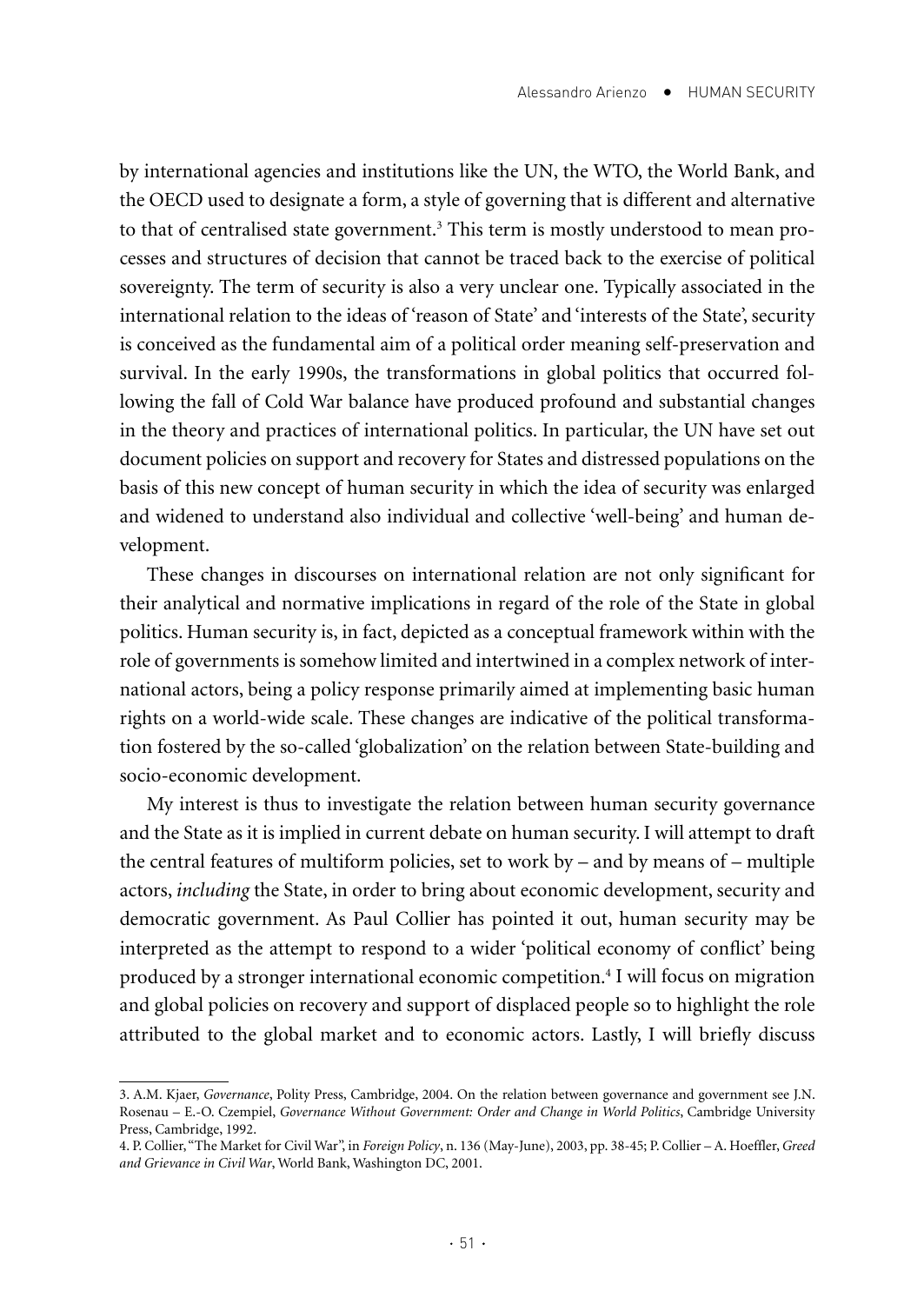global security governance as an expression of a non-statal government over populations, which necessitates the strengthening both of statal institutions and of autonomous dynamics of the competitive market. In fact, the relation between human security as a framework and economic development has not received enough attention so far in current literature on human security.

## **From security system reform to human security governance**

It was in the early 1980s that the Copenhagen School in International Relation developed an expanded theory of global security in which social aspects of this notion were emphasized. Their scholarly effort influenced the works of the the Brandt Commission which in 1983 proposed that:

security must be reconceived with people foremost in mind. The purely defensive concept of security should be enlarged to include hunger, disease, poverty, environmental stress, repression, and terrorism, all of which endanger human security as much as any military provocation. To that end, the international community has the responsibility to eliminate any social conditions that pose threats to the protection and dignity of people, before they erupt into armed conflict<sup>5</sup>.

This new agenda stimulated the reconsideration of civil-military relations, with the goal of promoting a definition of the security sector that can superannuate the mere subordination of the armed forces to regularly 'elected' civil leaders, as it was affirmed by the *Copenhagen Document on the Human Dimension* (1990).<sup>6</sup> The aims of this document were the improvement of the efficacy of international interventions to guarantee the security of States, and the enlargement of spaces for the democratic control of the diverse institutions connected to the promotion of security. The Copenhagen document stressed the necessity to reorient the concept of security from the state to the individuals and their communities, and to broaden the nature of security threats beyond purely military ones.

<sup>5.</sup> J. B. Quilligan, *The Brandt Equation: 21<sup>st</sup> century blueprint for the new global economy*, Brandt 21 Forum, 2002, available at www.brandt21forum.info/BrandtEquation-19Sept04.pdf (last accessed 29 Oct. 2015).

<sup>6.</sup> Later followed by the *Conference on Security and Cooperation in Europe* (CSCE) held in the same year and by the *Moscow Document on the Human Dimension* (1991).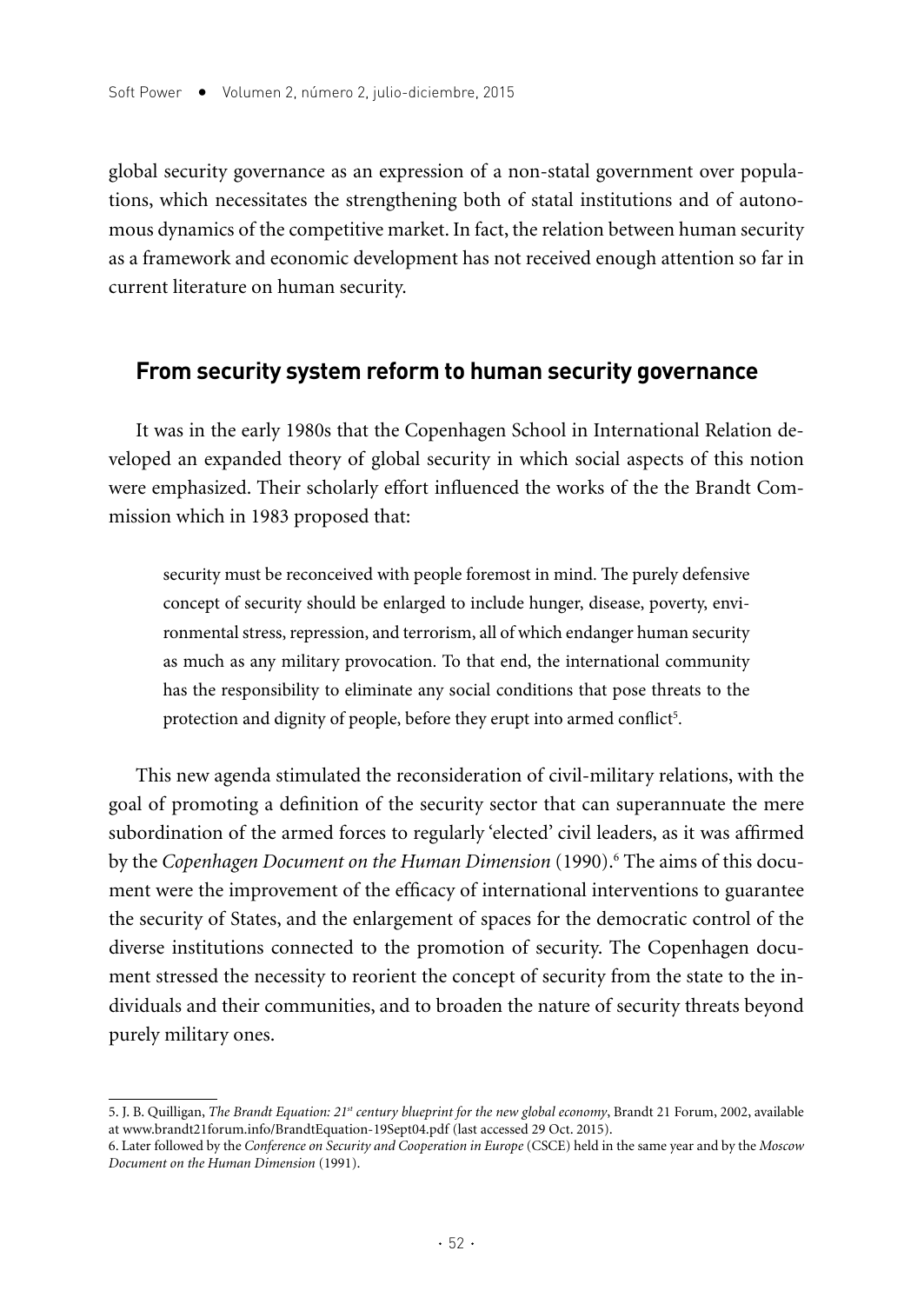It is along this debate that the United Nations Development Programme first proposed the concept in its 1994 *Human Development Report*. Quite optimistically, the UNDP predicted that "the idea of human security  $[...]$  is likely to revolutionize society in the 21<sup>st</sup> century".<sup>7</sup> According to this agency, security should include issues such as: political and economic development, individual and collective protection from political, ethnic and religious oppressions, from criminality and corruption, from poverty, illiteracy and disease as well as from natural calamities. In short, human security can be said to have two main aspects. It means, first, safety from such chronic threats as hunger, disease and repression. And second, it means protection from sudden and hurtful disruptions in the patterns of daily life – whether in homes, in jobs or in communities.<sup>8</sup>

The reasons for this change in international relations and in global governance approach to security were expressed in 2000 by the Secretary-General of the UN Kofi Annan who launched the 'Global Compact Initiative' stressing that peace and international security were placed in more danger from intra-statal conflicts than by conflicts between States. The weakness and the potential collapse of the State constituted dangers for regional and global security potentially greater than those represented by States endowed with an excessive military power. The same campaign also emphasised how an entire series of non-statal actors were now able to put at risk the security and good governance of States, and noted that the victims of the conflicts that have occurred in the post Cold War period have been constituted almost solely by civilians. Precisely in order to offer a response to these dramatic claims, the necessity of a collective security no longer focused on the security of States was proposed, a collective security that would be able to include a safety net for individuals, for their rights, and for their potentialities of development. Rethinking the concept of 'security' in international relations needed, nonetheless, the concomitant reshaping of the entire security sector.

In accordance to the indications given by the Secretary-General of the UN, a document written in 2001 by the Development Assistance Committee (DAC) of the Organization for Economic Cooperation and Development (OECD), entitled *DAC Guidelines: Helping Prevent Violent Conflict*, defined security as: an all-encompassing condition in which people and communities live in freedom, peace and safety, participate fully in the governance of their countries, enjoy the protection of fundamental rights, have access to resources and the basic necessities of life, and inhabit an environment which is not detrimental to their health and well-being. The security of people and the security of

<sup>7.</sup> UNDP, *Human Development Report*, p. 22.

<sup>8.</sup> Ibid.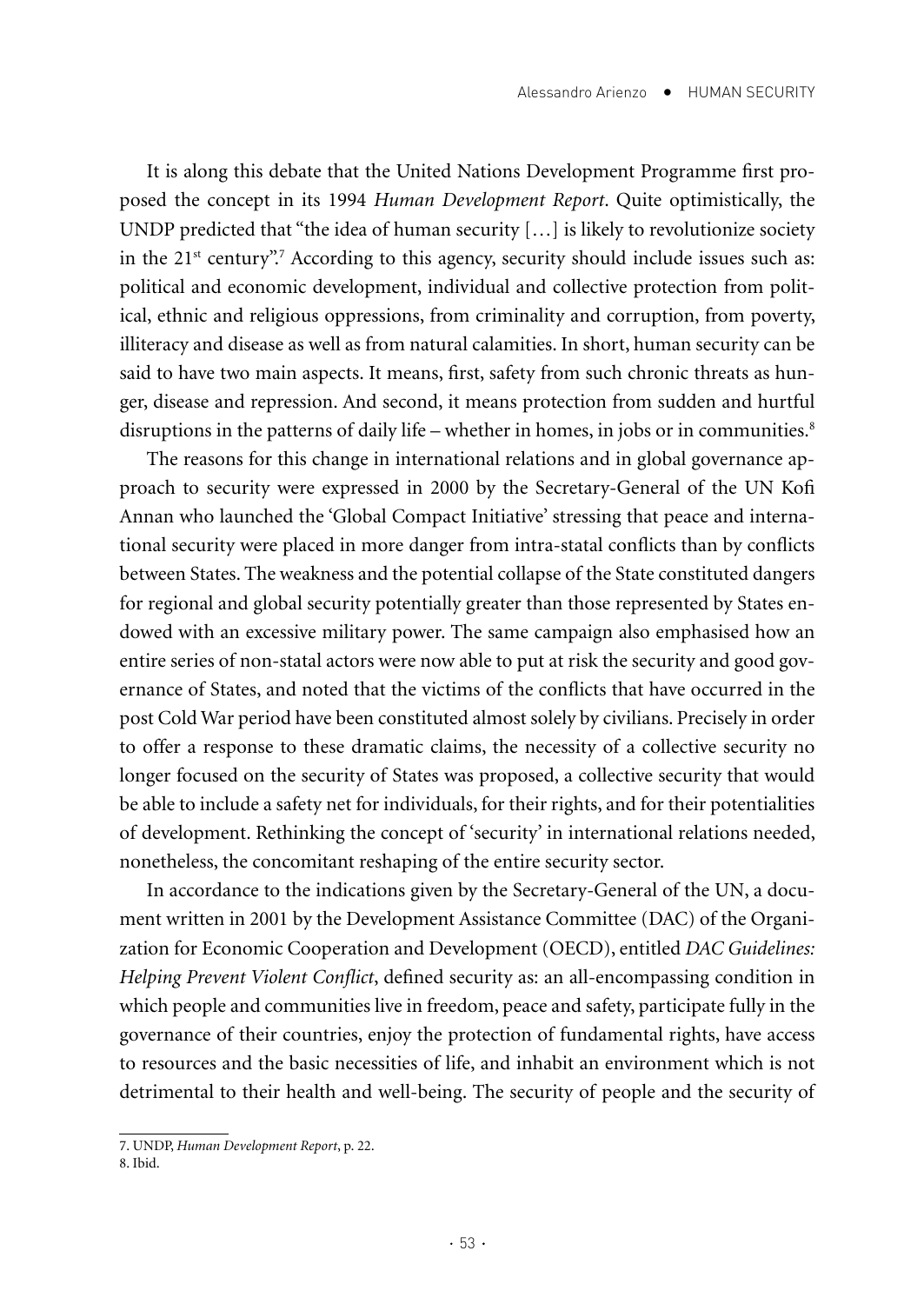states are mutually reinforcing. A wide range of State institutions and other entities may be responsible for ensuring some aspect of security.<sup>9</sup>

On this basis, there was thus the need to begin a security system reform, understood as the affirmation of a 'security system' – which includes all the actors, their roles, responsibilities and actions – working together to manage and operate the system in a manner that is more consistent with democratic norms and sound principles of good governance, and thus contributes to a well-functioning security framework.10

Security system reform has thus represented an important turning point in the codification of security and of the role that statal institutions must play in order to guarantee it, opening up to a 'governance' oriented approach to security policies different from more traditional interstatal relations. These approaches shared a definition of security as a twofold condition of freedom: freedom from fear – a definition compatible with a State-centric and 'realist' perspective – and a broader idea of freedom from want.11 Despite that, this approach was strongly contested both for its excessive extension of factors relevant to a notion of security understood, at least on the international level, in more limited terms, and for having offered a merely negative definition of security.

Between 2000 and 2003, the concept has been therefore articulated around the two notions of 'responsibility to protect', adopted by the International Commission on Intervention and State Sovereignty (ICISS) under the authority of the Canadian Government, and 'responsibility for development', promoted by the Commission on Human Security (CHS), and by the Japanese minister Keizo Obuki.<sup>12</sup> In fact, the document *Human Security Now* of 2003, written by the CHS and taken up by the UN, took into account and integrated both the proposals, affirming that human security "is concerned with safeguarding and expanding people's vital freedoms. It requires both shielding people from acute threats and empowering people to take charge of their own lives".<sup>13</sup> The following years, the concept of human security assumed an even ampler meaning

<sup>9.</sup> OECD-DAC, *The DAC Guidelines: Helping Prevent Violent Conflict*, OECD Publishing, Paris, 2001, p. 38. 10. Ibid.

<sup>11.</sup> S. J. Maclean – D.R. Black – T.M. Shaw (eds), *A Decade of Human Security, Global Governance and New Multilateralisms*, Ashgate, Aldershot, 2006.

<sup>12.</sup> On these developments, see: R. Paris, "Human Security: Paradigm Shift or Hot Air", in *International Security*, 26, 2, 2001, pp. 87-102; G. King – C.J.L. Murray, "Rethinking Human Security", in *Political Science Quarterly*, 116, 4, 2001-2002, pp. 585-610; D. Henk, "Human Security: Relevance and Implications", in *Parameters*, 25, 2, Summer 2005, pp. 91-106. 13. Commission on Human Security (CHS), *Human Security Now*, New York, 2003, p. IV. Two important previous documents that anticipated these themes: DAC, *Helping Prevent Violent Conflict*, OECD Publishing, Paris, 2001, and DAC, *Poverty Reductions*, OECD Publishing, Paris, 2001. Also important it is the document "Security Issues And Development Co-Operation: A Conceptual Framework For Enhancing Policy Coherence", in *The DAC Journal*, 2, 3, 2001, pp. 33-71.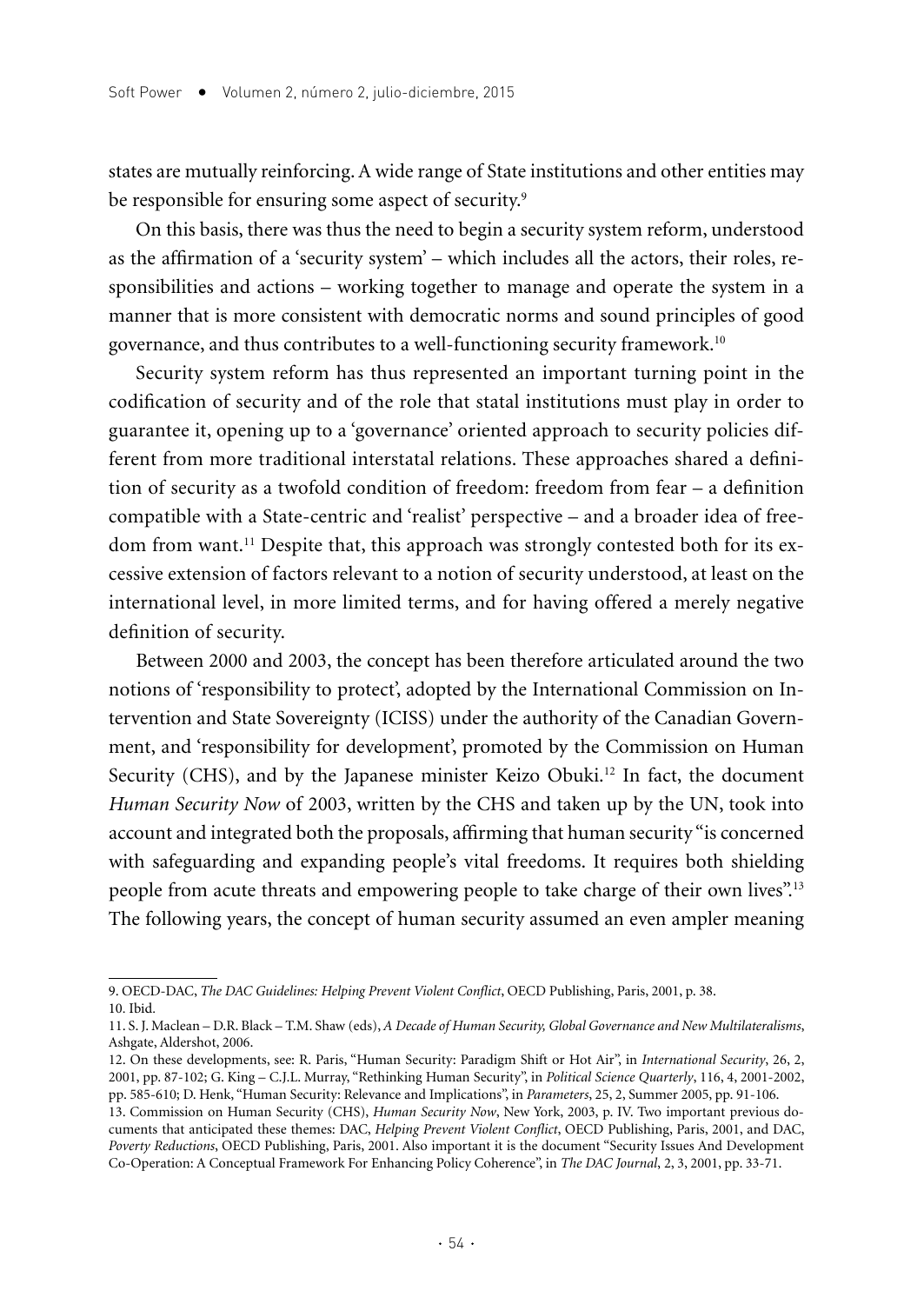when the UN itself endorsed it as a key component of 'human security' agenda begun in its programme of development.

On the contrary, the document *Security System Reform and Governance*, 14 proposed in 2005 by the Development Assistance Committee of the OECD, framed the concept of security within the interventions of governments and of international institutions in contexts of crisis. Security was associated "to personal and State safety, access to social services and political processes. It is a core government responsibility, necessary for economic and social development and vital for the protection of human rights".15 As a notion, security appeared to be still strongly concentrated on the use of public resources for the guaranteeing of security of citizens. In this sense, it confirmed the centrality of statal institutions connected to such a function. Although it was precisely with it that began the discussion around the themes of the 'privatisation' of security and of developments inherent to the market of private security. However, the lines of intervention established by the OECD posed the necessity of States' favouring 'extensive' and structured policies of security not derivable solely from defence, intelligence and policing: "The overall objective of security system reform is to create a secure environment that is conducive to development, poverty reduction and democracy".16 A secure environment should in fact rest upon two essential pillars:

i) *the ability of the State*, through its development policy and programmes, to generate conditions that mitigate the vulnerabilities to which its people are exposed; and

ii) *the ability of the State* to use the range of policy instruments at its disposal to prevent or address security threats that affect society's well-being.<sup>17</sup>

Overall, the reforming of the security sector proposed by the OECD remained State-oriented. The State must be capable of utilising its own political and institutional resources in order to guarantee the affirmation of a broader understanding of security. The goal is nonetheless to promote a notion of security that is no longer centred on the recognition of external and internal enemies, but that occurs within a 'whole government approach', whose objectives are "[to] foster interministerial dialogue, implement institutional change, and mainstream security as a public policy and governance issue".<sup>18</sup> In order to do so, however, the participation of multiple actors in shaping a 'secure environment' is needed. Civil society, adequately supported by international programmes

<sup>14.</sup> OECD-DAC, *Security System Reform and Governance*, OECD Publishing, Paris, 2005, p. 11.

<sup>15.</sup> Ibid.

<sup>16.</sup> Ibid., p. 16.

<sup>17.</sup> Ibid., italics mine.

<sup>18</sup>*.* Ibid., p. 12.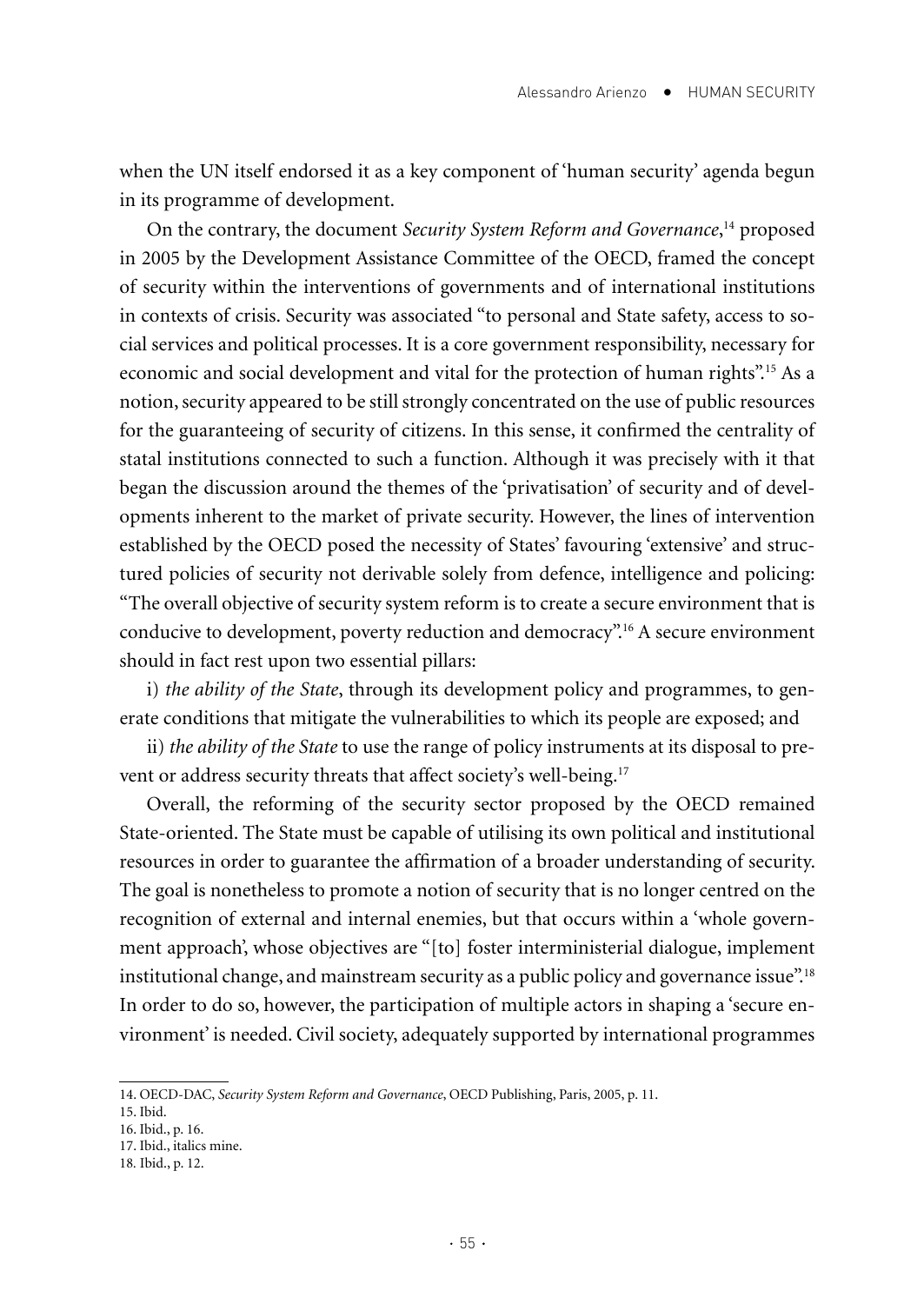of cooperation and development, must, in fact, create and diffuse "a pro-reform environment for democratic governance".19 In this sense, the establishment of a democratic environment is held to be the result of the promotion of secure and economically productive areas. In this sense, Roland Paris believes that "the idea of human security is the glue that holds together a jumbled coalition of 'middle power' States, development agencies, and NGOs – all of which seek to shift attention and resources away from conventional security issues and toward goals that have traditionally fallen under the rubric of international development".20

The 2003 report *Human Security Now*, however, already clarified the reasons why the reform of sectors connected to security was an integral part, but not exhaustive, of a more complex human security. The security measures implemented by States and by international organisms had to be backed up by a set of different policies centred on the a variety of socio-economic players, among them the State. This raises the issue of the convergence of different spatialities. In fact, while the measure implemented by States must take place within a specific territory, policies activated by global institutions or network of actors may operate in narrower as well as broader territorialies. These networks, that have to support and promote institutional measures eventually adopted by single States, may not have a determinate territorial basis. On the contrary, these may take place in the 'interstices' between States and non-State spatialities as they are composed by different institutions, agencies and social actors that operate on the global, regional or local level.

Certainly, if "security and development are increasingly seen as being inextricably linked", it thus becomes necessary "to mainstream security as a public policy and governance issue".21 It is precisely due to this that the report *Human Security Now* emphasised the complementarity between human security and security of the State. In particular, it emphasised the necessity of favouring the care of individuals and of communities in a context that does not contemplate in an exclusive fashion threats comprehended as dangers for security: "achieving human security includes not just protecting people but also empowering people to fend for themselves".<sup>22</sup> For such an end, "the range of actors is expanded beyond the State alone".<sup>23</sup> The security of the State is no longer, therefore, the predominant target of security and the State is no longer the key actor. Rather, it may

<sup>19.</sup> Ibid., p. 16.

<sup>20.</sup> R. Paris, *Human Security*, p. 88.

<sup>21.</sup> OECD-DAC, *Security System Reform and Governance*, p. 16.

<sup>22.</sup> CHS, *Human Security Now*, p. 4.

<sup>23.</sup> Ibid, p. 52.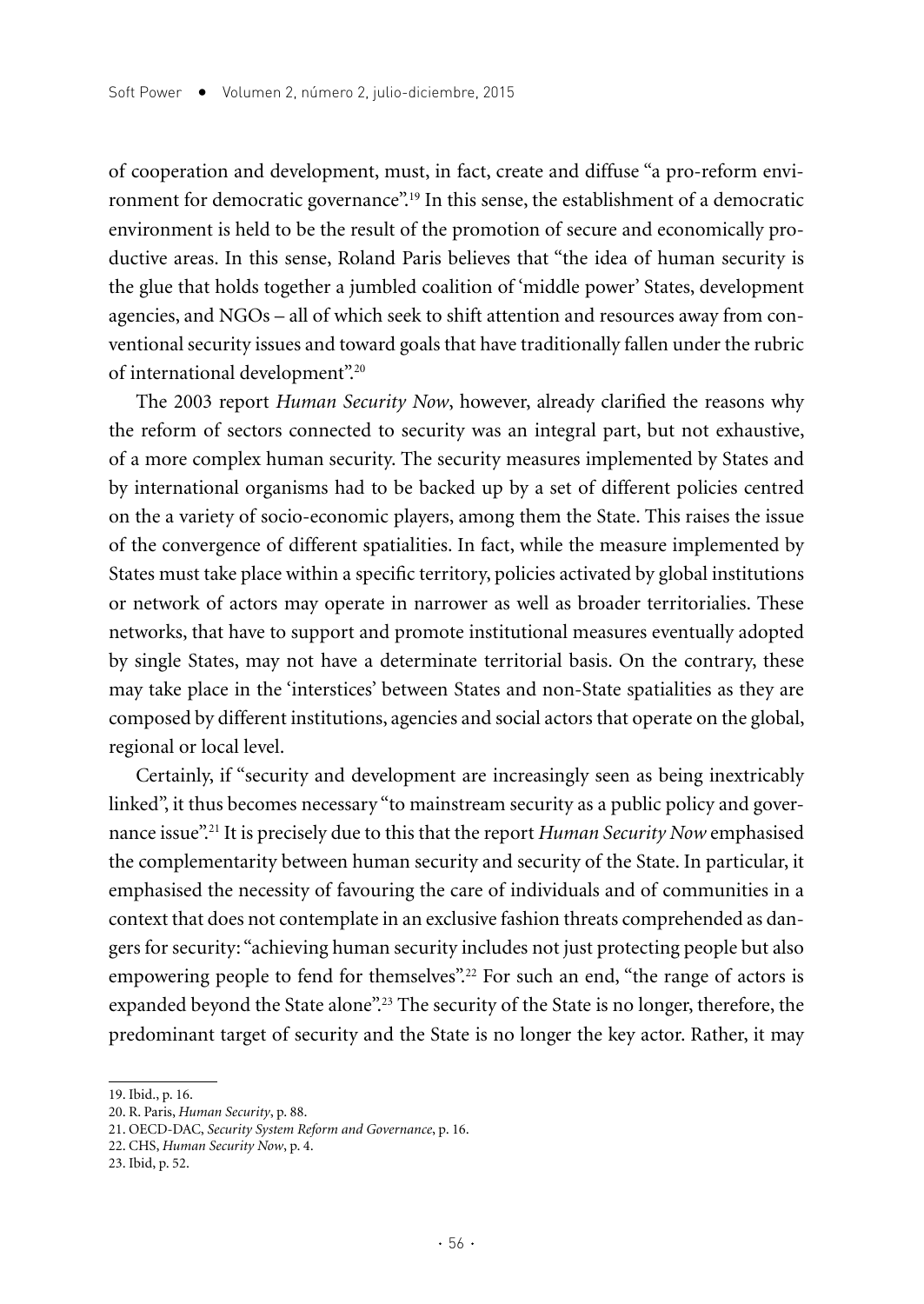constitute an instrument, albeit necessary, for guaranteeing the promotion of democratic freedoms and the development of a competitive market on regional scales.

## **On human security governance**

From being a category articulated prevalently around the necessities of self-preservation of the State, security, thus, come to be interpreted as a human security. The reasons for this transformation are multiple. The permanent conflictuality of the so-called Cold War, whose strongly ideological traits characterised the multiplication of internal wars in the context of a relatively stable international order, has been substituted by an incoherent and multiform intertwining of wars between States, international police operations, preventative aggressions, humanitarian crises, terrorisms and national and global resistances. The military equilibrium between the super powers, which even gave some form and a direction to the dispersed instances of conflict in the world, has fallen, thus liberating energises and tensions to which it appears to be difficult today to give a single meaning. Moreover, the new tensions driven by environmental calamity and by economic crisis needed for a different representation of the international order.

Thus, if security was understood and practiced as national security and defined in military terms during the Cold War, the proliferation in the last two decades of threats, emergencies and risks favoured the progressive amplification of the concept. As Heiner Hänggi observed: "It was increasingly noted that security might be endangered by more than military threats alone, which led to the inclusion of political, economic, societal and environmental aspects". Moreover, he also noted that "there is a growing recognition that in the age of globalization, and with the proliferation of internal wars and 'failed States', individual and collectives other than the State could, and indeed should, be the object of security".<sup>24</sup>

These processes fostered a double transformation in the approach to the theme of security. In the first place, there was the elaboration of a new politics of security, described as security sector reform, which has put in discussion both the strictly statal defensive interpretation of security and also the centrality attributed to the public-statal actors, particularly the army and the police. If both the statal institutions as well as those structures whose primary function is to protect society have traditionally been ascribed

<sup>24.</sup> H. Hänggi, "Making Sense of Security Sector Governance", in H. Hänggi – T.H. Winkler (eds.), *Challenges of Security Sector Governance*, LIT Verlag, Münster, 2003, p. 6.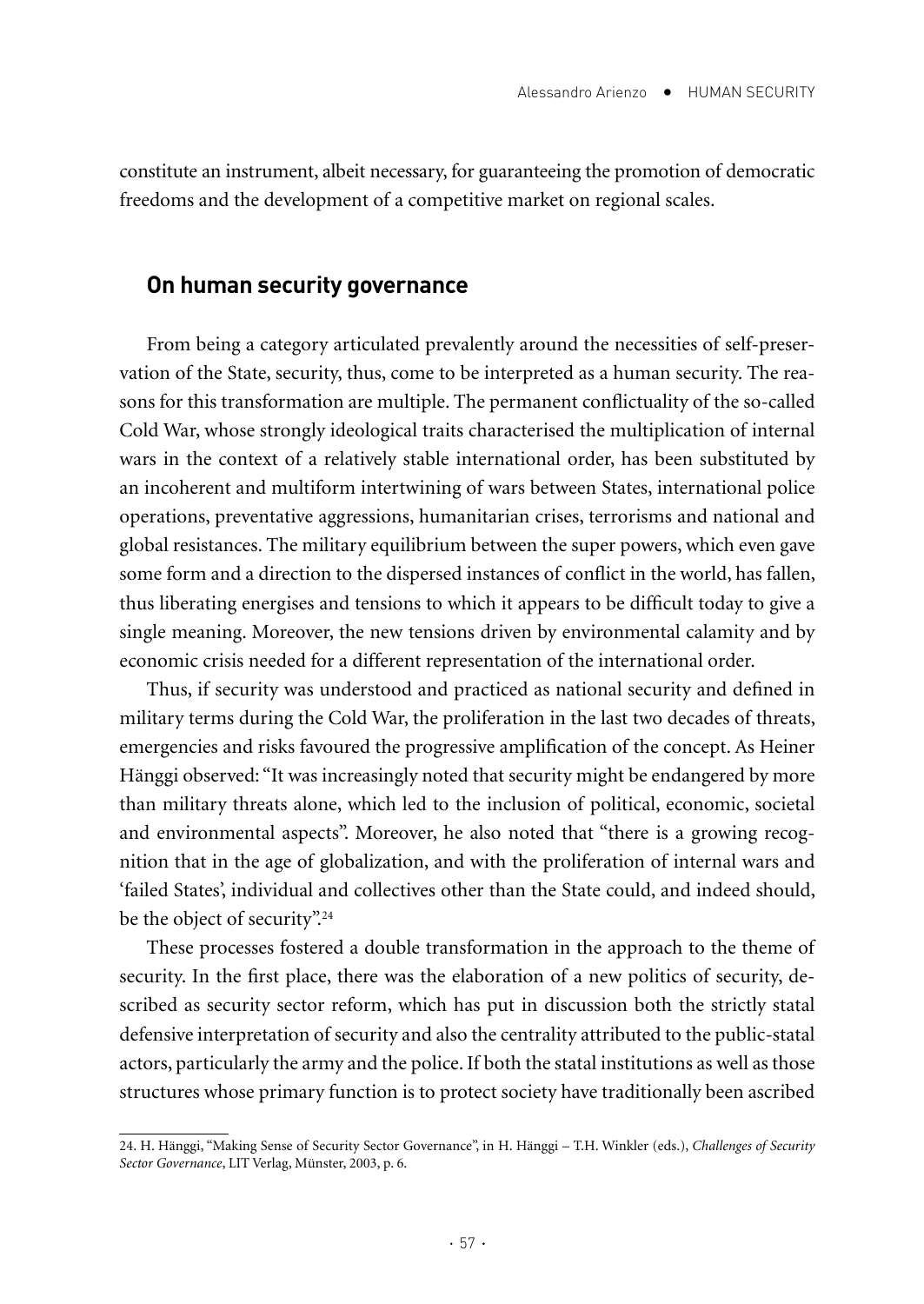to the level of security, the expression security sector instead attempted to expand its goals and methods from the usual military environment to include public security and individual security from crime, disorder and violence. In the second place, in the context of the new security agenda, the notions of security and of development are shown to be interdependent. Security was no longer related in exclusive terms to the level of statal defence of its own order or the level of the security of the population faced by pressing and imminent threats. It was also associated to processes of growth and of economic-social development that, while based on policies of promotion and of individual and collective defence from immediate threats, should contribute to the strengthening of the State and the care of populations.

Security developed in human security by including in a single nexus two different approaches:

a) the first, which we can call *security-preservation*, includes the most common reflection on the defence of the State and of the nation from the external and internal enemy. A particular tension is also assumed in this case, a tension that is relative to the strengthening of the statal institutions by means of processes of international governance (of help and support) and of State-building.

b) the second can be defined as *security-development*. This is the security related to intervention on populations, on their productive and self-reproductive potentialities. It is the more complex human security that, theorised by the UN, explicitly underwrites the proposals of global security governance. It prefigures, alongside processes of State-building, paths of market-building and of 'activation' of a potent civil society.

The first approach includes both that range of instruments at the disposition of the State – the ordinary and extraordinary constitutional provisions, the army, the intelligence services – that aim to guarantee the preservation of the political stability faced by pressing threats, and also the processes of institutional, bureaucratic and administrative construction that tend to configure a stable, efficient and democratic statal architecture. The second approach, on the other hand, includes those *dispositifs* that aim to promote a certain economic and social development, in such a way as to constitute not so much the objective of processes of political and institutional stabilisation, as in the past, but their precondition.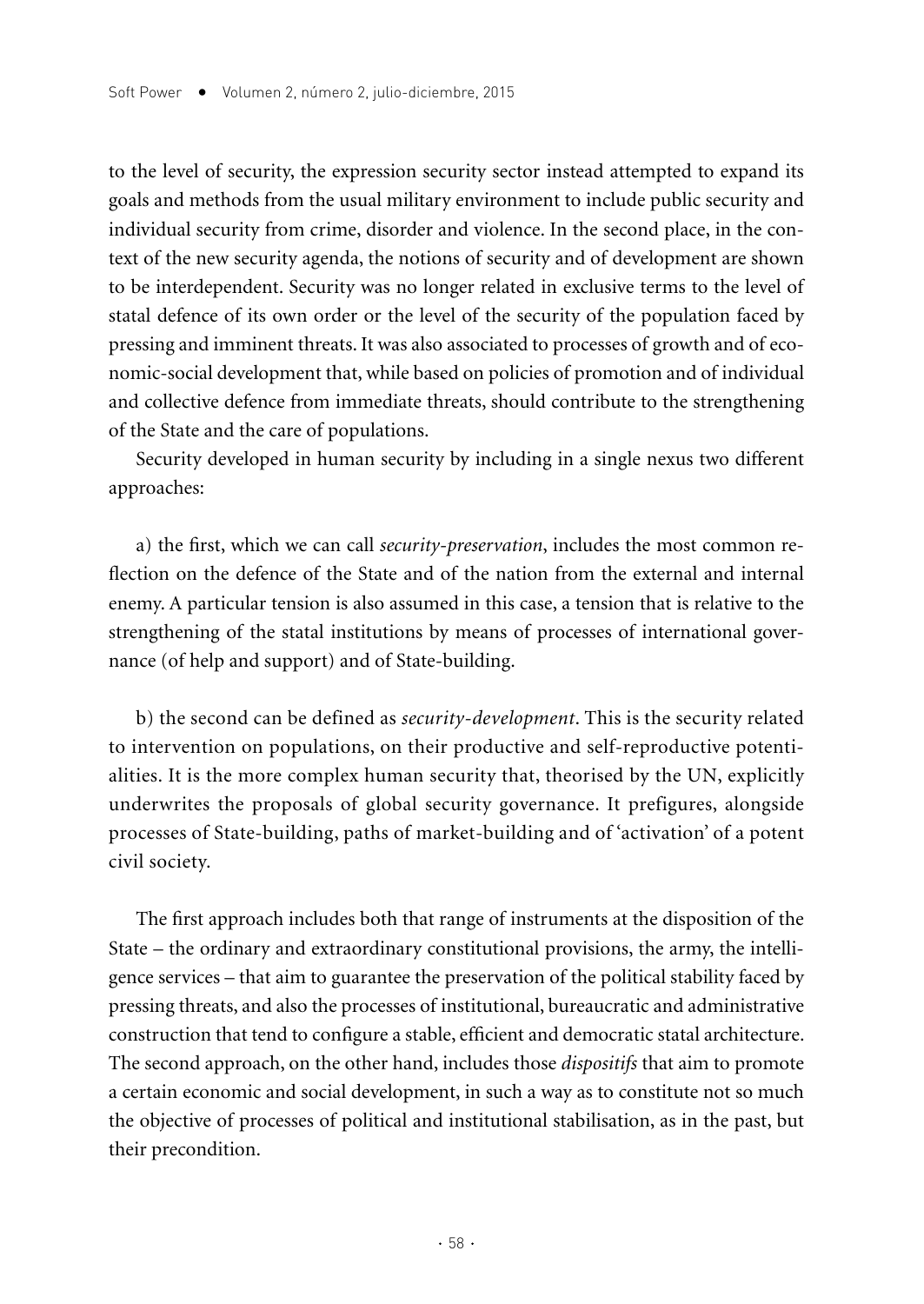This twofold strategy of security is only partially concerned with States and borders, as it aims at governing populations and individuals according to a project of socio-economic strengthening and development centred on a democratic and (neo)liberal political model. However, this strategy cannot, and does not want, to reduce the State to an instrument of order and of containment of conflicts and of populations. On the one side, the strengthening of the State – through policies of State-building – is a necessary tool for any socio-economic development. On the other side, the strengthening of the State and of its institutions depends on the promotion of the well being and on the economic development of a population. In situations in which a State does not exist or, though existing formally, is not able to guarantee any security, the model activated by human security imply that the global market society and its actors have to take the lead of any process of State-building and recovery. The global market and the global civil society may offer that political legitimacy and the consensus missing in weak or failed institutions.

Recent reflections on security governance derive from the failure of traditional policies of peace-building, and from the evident limits of programmes of peace-enforcing. In this sense, Antonio Franceschet argued that human security is a concept that can be made intelligible by "the politics of applying law and legalism to global politics", and that "it has been applied and implemented […] primarily through legalistic initiatives".25 This is certainly true in many cases. However, as I will briefly discuss by focusing on the connexion between migration, population and development, it is deemed the networks of regulative power and of international organisms to promote the construction of a market economy. Moreover, by means of this, to favour the emergence of a civil society and to offer the legitimacy necessary for the formation of a firm statal authority. In other words, only the correct functioning of the market and of the autonomous flows of international civil society can give birth to processes (often diversely intended) of statal and territorial stabilisation.

#### **Populations, migrations, development**

Security governance shapes a set of policies that intervene in the most diverse aspects of human life. These policies find application on local, regional, and global levels

<sup>25.</sup> A. Franceschet, "Global legalism and Human Security", in S.J. Maclean – D.R. Black – T.M. Shaw (eds.), *A Decade of Human Security*, p. 31.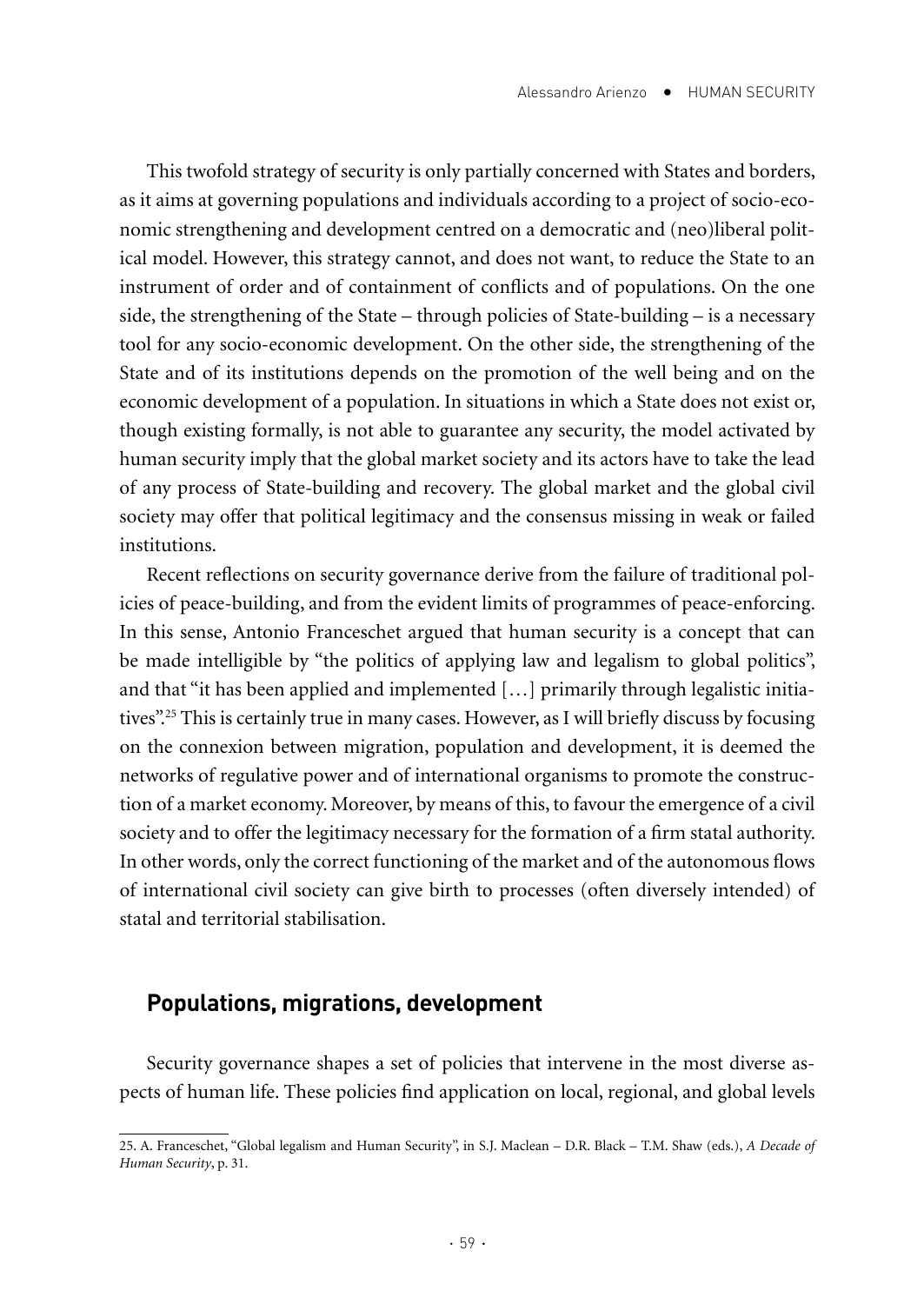by intervening on individuals and on populations. Certainly, themes such as the control and administration of birthrates and mortality, the proliferation of conflicts and wars, the struggles against epidemics, famine, new diseases, poverty and scarcity of resources, posit the exercise of a specific governmentality – or biopolitics – at the centre of these policies.

This governmentality has as its object not only the States, nor simply individuals, but populations, although the individual remains the social unity of reference. The individual appears as the holder of basic human rights and is at the basis of processes of construction of the democratic-representative political architecture. These processes represents procedures of empowerment and democratization. Yet when security intervenes as a guarantee of safety or of development, it does so because of a profoundly different logic of government. This logic affects population as an 'aggregate body' and as a set of processes and phenomena to be appropriately managed.

In this context, the territorial dimension shows its importance as a principle of separation and spatial division that is necessary for the localisation of security interventions.26 Indeed, processes of State-building and market-building that underlie policies of global security governance can have a positive outcome only if they guarantee socio-economic stabilisation and institutional localization. Nonetheless, in the human security approach to global crisis the existence of an indissoluble relation between State and territory is no longer the precondition for the existence of sovereign political order. On the contrary, it is the construction of a sovereign order that may becomes the object of territorialized policies. In this sense, control and management of migrations, the containment of phenomena like movement and de-localisation of populations due to environmental or military crises, represent the principal testing ground of these policies, as they lie at the crossroad of all these problems.<sup>27</sup> Discourses around security, when they are applied to these phenomena, are perhaps those that help us to understand the logic of the governance of populations that underlies contemporary reflections on human security and the role that they attribute to the State.

The logic of governing the phenomenon of migration follows the lines of promoting foreseeable and ordered movements through concerted and multilateral policies of global governance of migrations: "Multilateral approaches are essential for promoting orderly and predictable movements of people. Needed is an international migration framework of norms, processes and institutional arrangements to ensure such order

<sup>26.</sup> S. Mezzadra – B. Neilson, *Border as Method, or the Multiplication of Labor*, Duke University Press, Durham, 2013.

<sup>27.</sup> D. Graham (ed.), *Migration, Globalisation and Human Security*, Routledge, London, 1999.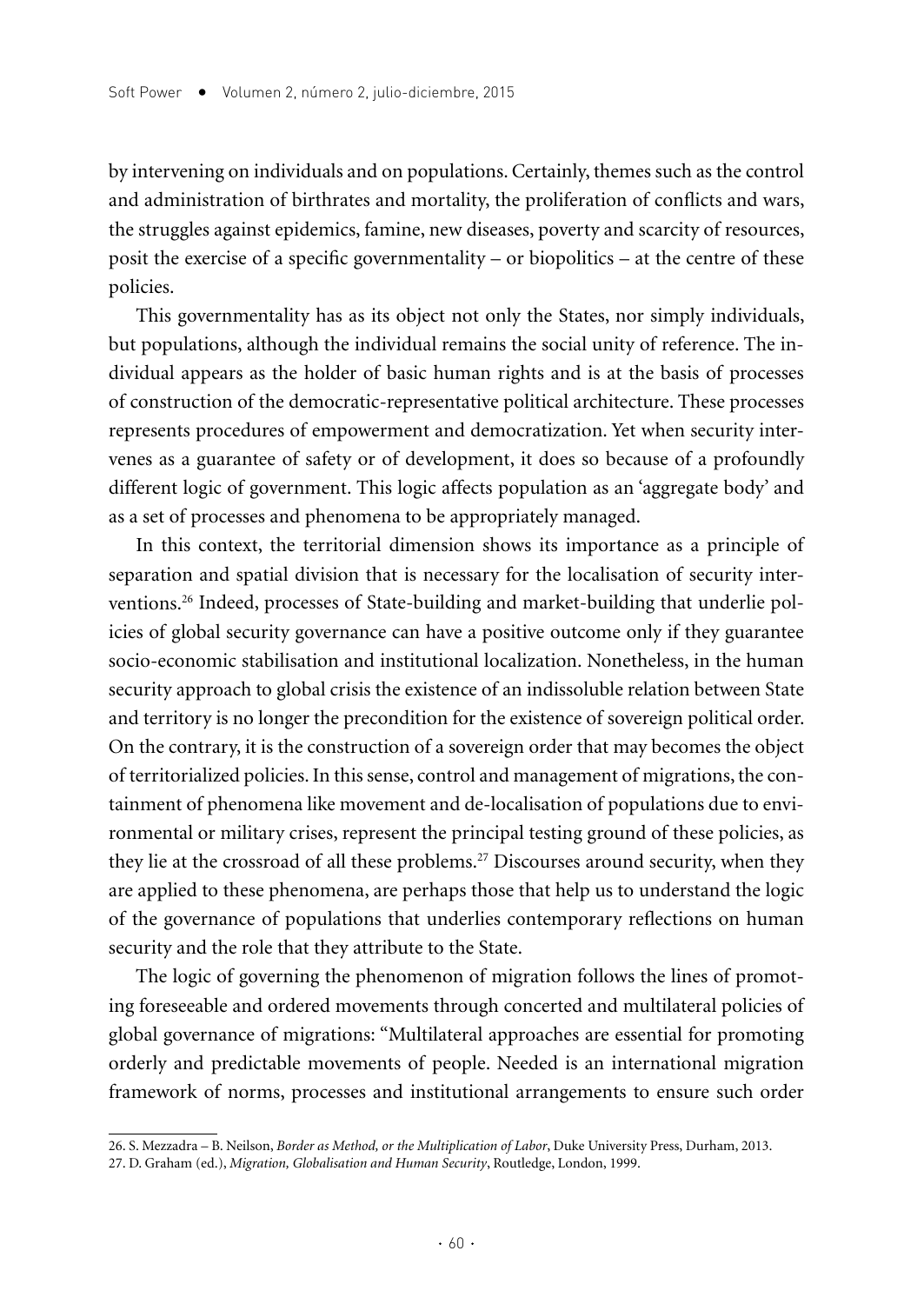and predictability".28 Order and predictability are, in these cases, verifiable objectives only based on the efficacy of territorial intervention of implemented policies. These policies certainly exist due to the contribution of several actors, but they still attribute a central role to statal authorities. It is precisely the necessity of control and territorial management of phenomena, fluid in their own nature, which pushes towards concerted policies and toward the strengthening of territorial divisions. This is because "to identify and implement solutions to displacement situations […] through voluntary repatriation, resettlement or integration into host communities"29 implies an effort by the international community to reinforce territorial control and government of populations, exercised by State institutions with the support of supranational actors and policies.

In this sense, the change that has occurred in the last decades regarding support policies for refugees is significant. While refugees were previously 'taken care of' by welcoming policies shaped on the principle of an individual right to find refuge in the host country – a policy with a juridical matrix, which is focused upon the individual as the bearer of inalienable rights – the refugee is today 'taken care of' by security policies that provide assistance and support to repatriation, but also forced mobilisation, of populations.30 These policies are supported by humanitarian intervention which is offered by the networks of organisations and international agencies, and that are implemented by resorting – when necessary – to the usage of force by States. The State is therefore confirmed both as the holder of a monopoly of the usage of legitimate violence and as the holder of a monopoly upon the legitimate circulation of commodities and people.<sup>31</sup> However, at least in the latter case, the regulation of processes and the management of fallouts produced by this regulation are undertaken by international security 'agents'. In this light, the pronouncement of the High Commission of the United Nations for refugees in its Hague Program of 2004 is significant.<sup>32</sup> It maintained "an increasing externalisation of tools and measures of control of migrations, even of those aiming to make policies of repatriation more effective".<sup>33</sup> Instead of structuring interventions on the basis of individual rights, the eventual attribution of which remains among the competences of territorial sovereignties, security governance tries to define a migration

<sup>28.</sup> CHS, *Human Security Now*, p. 52.

<sup>29.</sup> Ibid.

<sup>30.</sup> On this theme, see: H. Adelman, "From Refugees to Forced Migration: the UNHCR and Human Security", in *International Migration Review*, 35, 1, 2001, pp. 7-32.

<sup>31.</sup> J. Torpey, *The Invention of the Passport. Surveillance, Citizenship and the State*, Cambridge University Press, Cambridge, 2000.

<sup>32.</sup> Presidency Conclusions, 4-5th November 2004 – 14292/04 Annex I.

<sup>33.</sup> E. Rigo, "Pratiche di cittadinanza e governo della circolazione nello spazio europeo", in A. Vinale (ed.), *Biopolitica e democrazia*, Mimesis, Milano-Udine, 2008, p. 291.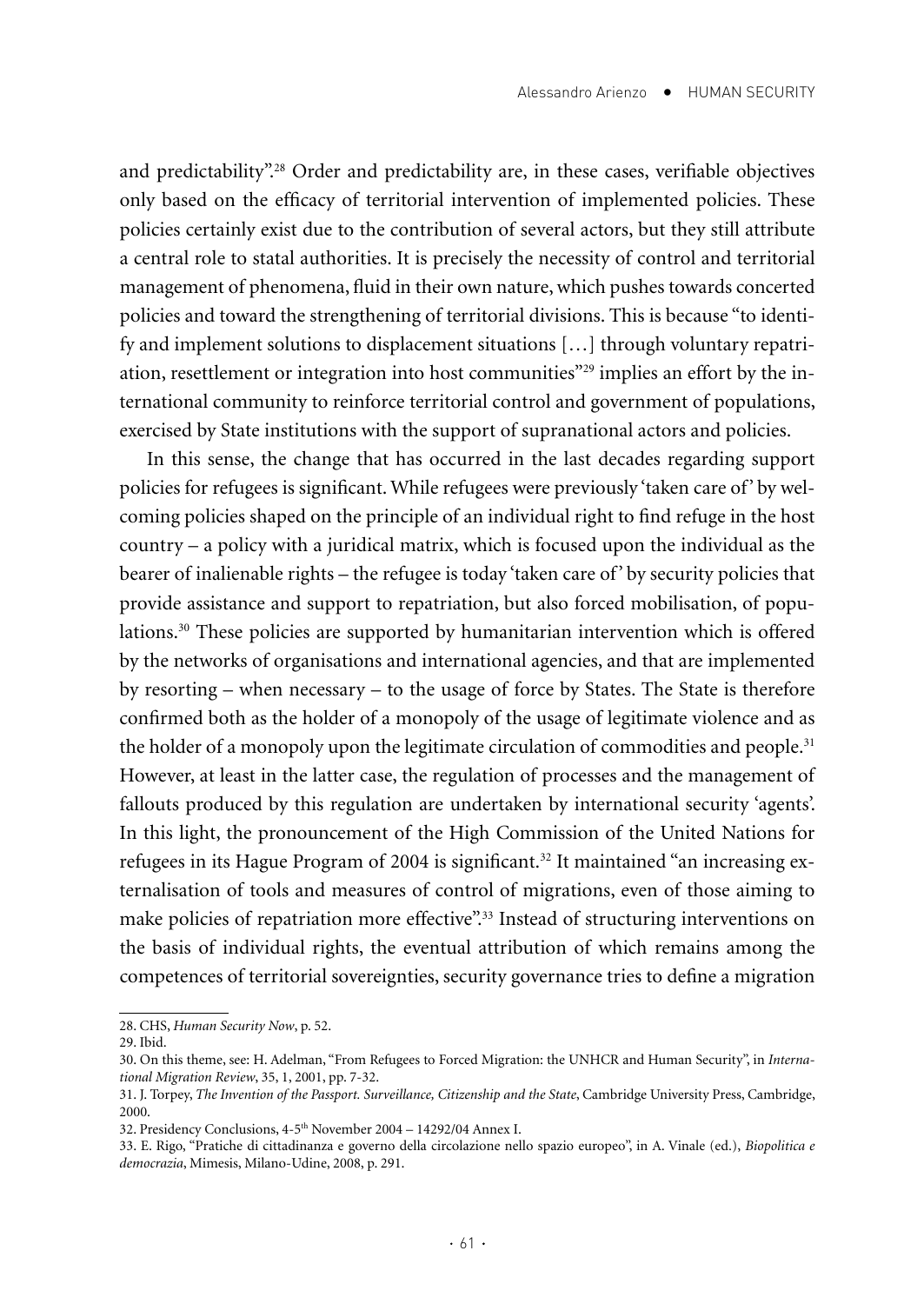framework within which these moves can be played out and their containment and protection can be offered. Certainly, this framework will be able to work only by means of States and beyond them, since migrations and movements of people, whose dimension is irreducible to territorial divisions, make de-territorialised policies necessary, alongside strongly territorialising policies. Without a clear territorial dimension, it appears to be difficult to build a system capable of individuating in time the risks that relate to these phenomena and to operate in order to restrain situations of worse disadvantage: "The security risks arising during large-scale forced population movements need to be acknowledged and better understood […] Given the permeability of borders and the ease of travel, efforts to strengthen the refugee regime and establish and international migration framework need to be accompanied by improvements in the protection of the internally displaced persons".<sup>34</sup>

Security governance, therefore, is exercised by attempting to prevent, to anticipate and to govern the crisis in consideration of the ineliminable facts that are offered by migration impulses, by the fallibility of policies of repression or by the mere containment of migrations. In this context, development and economic promotion policies assume a prevalent and determinant role, in a double sense: on the one hand, the construction of a market society promotes wealth and economic development, thus slowing down the most dramatic reasons for the movements of populations and favouring a migration that is linked to aspirations instead of necessities. On the other hand, the promotion of regulated and ordered movements of people across the borders, "reinforces the interdependence of countries and communities and enhances diversity. It facilitates the transfer of skills and knowledge. It stimulates economic growth and development".<sup>35</sup> The link between development and migration is certainly complex: if natural fluctuations of markets and the unavoidable phases of economic crisis can push people to emigrate, it is also true that most of the movements that are directed towards the richest countries come from middle-income countries. This occurs because "research also shows that poverty reduction strategies may contribute to increased movements of people in the short and medium terms because people have access more to the money, information and networks that are essential for moving from one country to another".<sup>36</sup>

Migratory policies are, thus, closely linked both to demographic dimensions and to dimensions of control of resources (human and environmental) as well as to di-

<sup>34.</sup> CHS, *Human Security Now*, p. 52.

<sup>35.</sup> Ibid., p. 41.

<sup>36.</sup> Ibid., p. 44.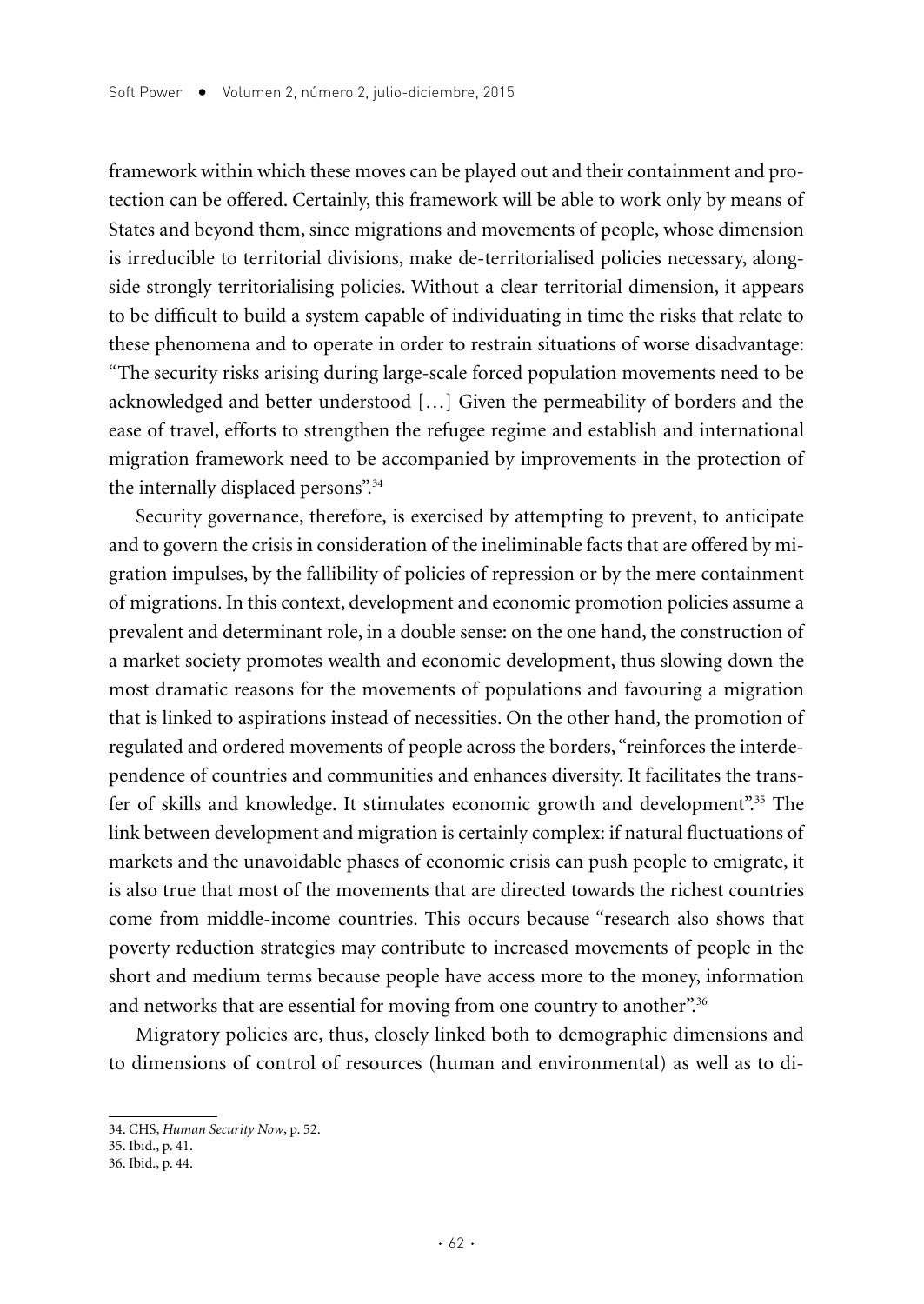mensions of the economy and the market. Franck Düvell has emphasised how the current policies are articulated beginning from needs of the labour market and how they compose a global regime of government of 'hybrid' migrations, in which States, post-national formations and new global actors such as the International Organisation for Migration or the multiple NGOs that intervene in this theme.<sup>37</sup> In the section of *Human Security Now* entitled *Economic security – the power to choose among opportunities*, as well as in the document *A Development Co-operation Lens on Terrorism Prevention*, the connection between security and development is also evoked in order to respond to the fears provoked by an international terrorism that is favoured by these movements of people and populations. Migration data, and in more general terms movements of populations and people, assume a very particular importance within the framework of security policies. This happens because these movements, more than other phenomena, reveal the deep insecurity that characterise the condition of the planet. It is possible to address this condition only by defining 'structural' and long-term policies. For this reason, both documents strongly stressed the necessity of programmes to structure the relation between governments, donors, and all those actors who are involved in the processes of prevention of conflicts and of support for development. At the same time, the necessity of strengthening governance by means of policies that encourage the correct development of difficult areas is re-emphasised. In other words, "the key issue is *how* to establish a democratic political order, buttressed by social and economic growth".38

The governmental logic that gives shape to the specific practices of government of security governance is thus the expression of the efforts to redefine the relations between State and the global civil society as an agent of economic development. In this sense, what Michel Foucault wrote in his 1978 course on biopolitics seems to be confirmed: namely, that what was specifically at stake in the liberalism that developed from the 1930s until contemporary neo-liberalism is "how the overall exercise of political power can be modeled on the principles of a market economy".<sup>39</sup> Security governance shows how the global exercise of a certain type of political power is based upon principles of regulation of the economic system. In this sense, today a new and very particular

<sup>37.</sup> F. Düvell, "La globalizzazione del controllo delle migrazioni", in S. Mezzadra (ed.), *I confini della liberta. Per un'analisi politica delle migrazioni contemporanee*, DeriveApprodi, Roma, 2004, pp. 23-50. See also Sandro Mezzadra's Introduction to the volume: *Capitalismo, migrazioni e lotte sociali. Appunti per una teoria dell'autonomia delle migrazioni*, pp. 7-19. 38. CHS, *Human Security Now*, pp. 67-68, italics mine.

<sup>39.</sup> M. Foucault, *The Birth of Biopolitics. Lectures at the Collège de France 1978-1979*, Palgrave-Macmillan, London, 2008, p. 131.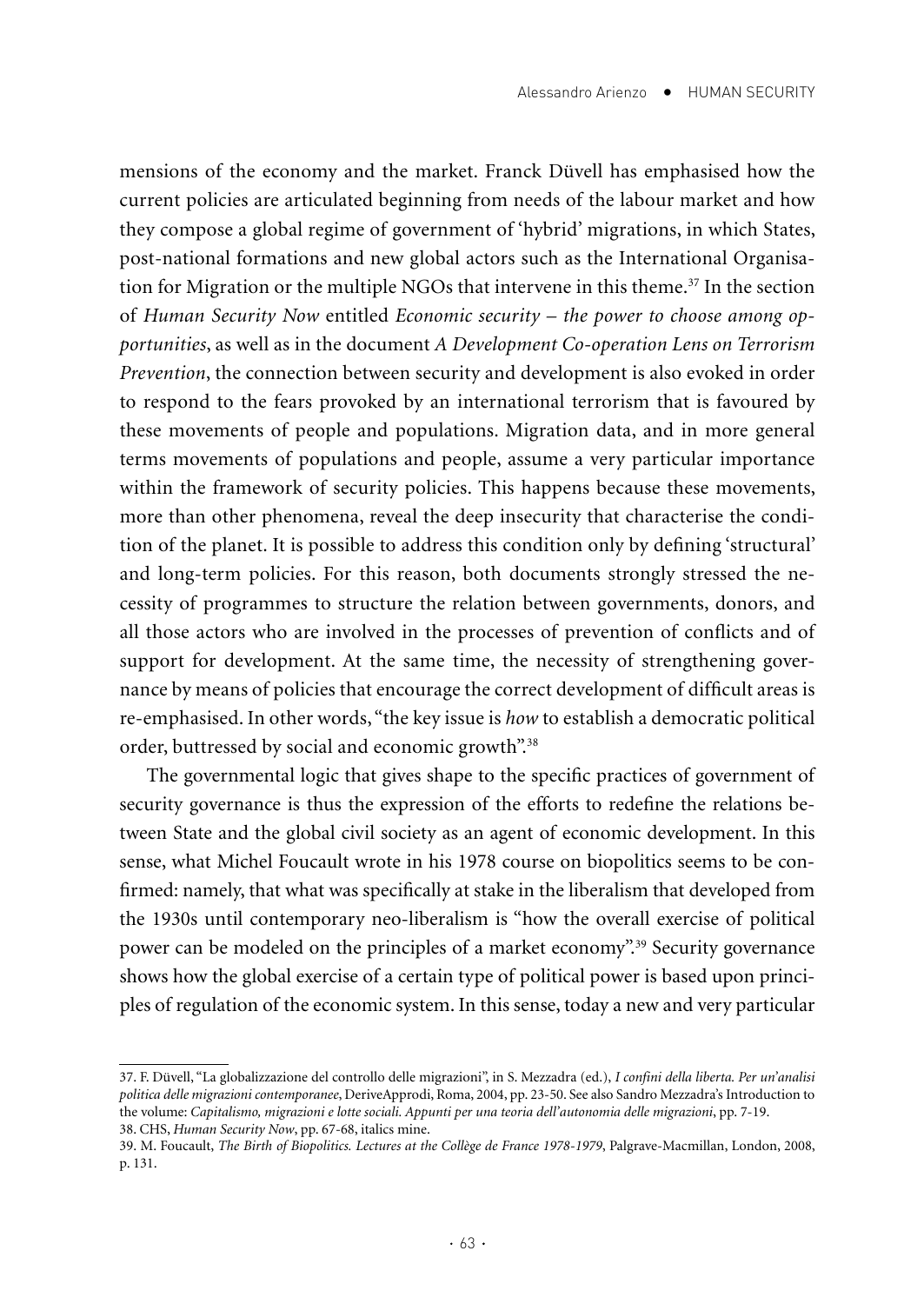intertwining between macro- and micro-economic paradigms would seem to confirm the foucauldian thesis of a liberal system that composes an:

[...] economic and social regime in which the enterprise is not just an institution but a way of behaving in the economic field – in the form of competition in terms of plans and projects, and with objectives, tactics, and so forth – you can see that the more the law in this enterprise society allows individuals the possibility of behaving as they wish in the form of free enterprise, and the greater the development of multiple and dynamic forms typical of this "enterprise" unit […].40

The taking of distance from the pure model of the vertical exercise of government security is perhaps one of the characterising elements of contemporary reflections on global governance. Additionally, it seems indicative of the crisis of liberal governmentality; a crisis that could be referred to the increase of the economic cost of the exercise of freedom. The foucauldian thesis is particularly important precisely because it ties the crisis in the form of liberal governmentality to the contextual promotion of freedom, and, it reveals the relation between security policies and the government of the population.

Human security represents an effort to activate pro-social behaviours. It is in the attempt of building a complex of inter-individual and collective pro-social relations that we find the profound reason for the emergence of a security governance that aims to structure a new relation between the State and non-State actors, although within the limits that are imposed by the equilibrium between economic development, security dispositifs, and representative democracy. Economic development of the market and democratic political order thus compose a system of verification – the principle upon which the results reached by security governance policies can be verified. Therefore, security, development, and population are perhaps the terms that more than others mark how the processes of transformation of current liberal governmentality express a "critical" moment of acceleration and systemic change. On the one hand, there is the will to see the political democratic model affirmed on a global scale; on the other hand, there is the attempt to support this model by means of policies of governance that empty the representative dimension and reduce the space of the exercise of government. In similar terms, there is therefore the attempt to favour autonomous

<sup>40.</sup> Ibid., p. 175.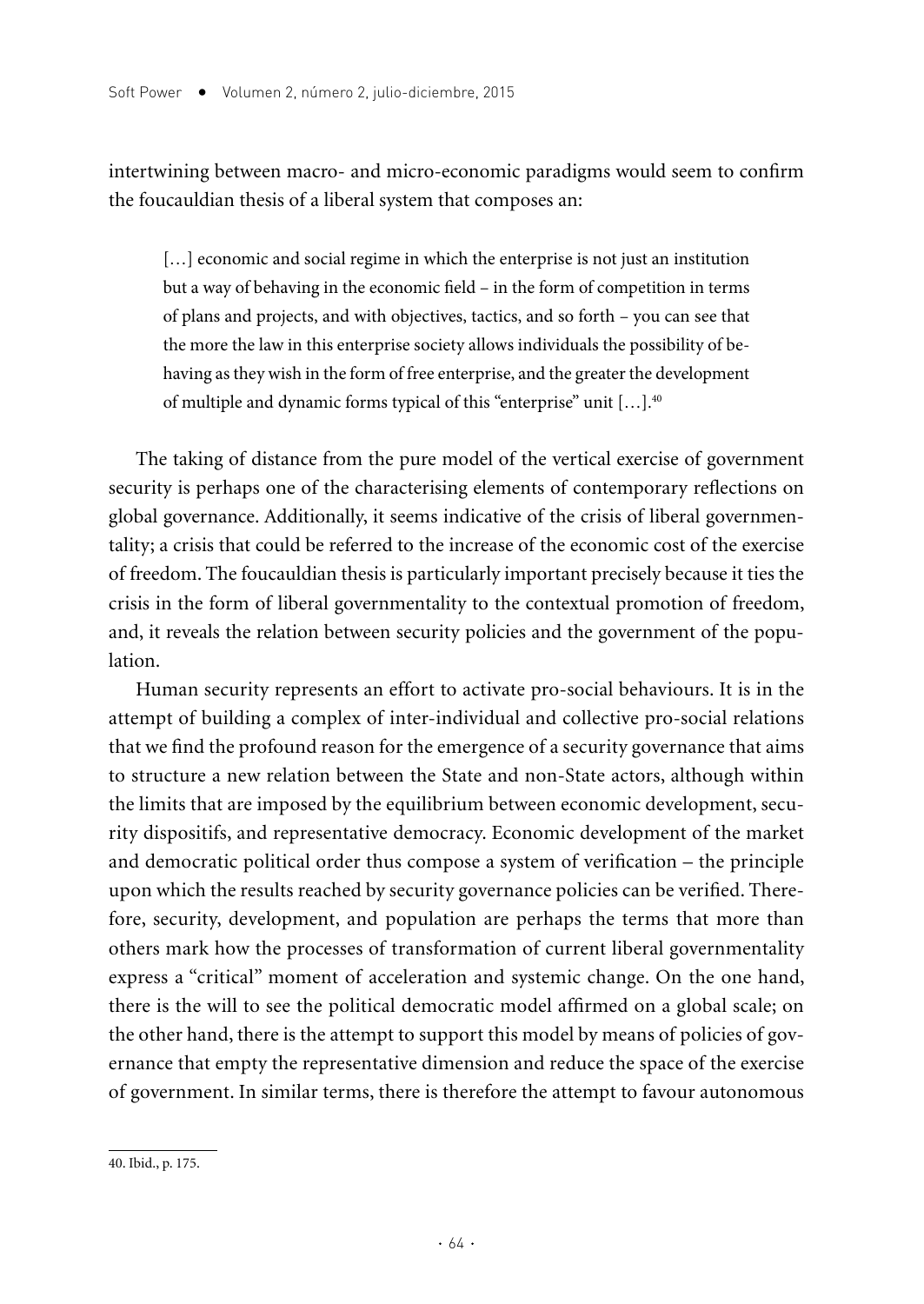developments of a competitive market through regulative policies that, however, must be supported by dispositifs of security because the conservation and the increase, on a global level, of prevalent power structures need the enlargement of the liberal political space and of the market.

## **Conclusions**

The 1994 document launched by the UN offered a conception of human security in many ways different from the notion of 'security of the individual', conceived both in the current fashionable neoliberal sense and in the most typical liberal notions of competitive and possessive individual. Since then, the 'failure of the State' has resulted in the pursuit of human security through the informal sector, beyond the reach of the formal institution of the State, and through the development of complex networks of diverse players acting on multilevel spatial and institutional dimensions. In 1995 the UN set a target of a 50 per cent reduction in the number of people existing in absolute poverty in 2015, and Caroline Thomas sharply observed that this outcome was "to be delivered not by any redistributive mechanism, but rather by the application of the particular neoliberal model of development promoted in the 1980s and 1990s by global governance institutions".41

Human security governance thus refers to liberal democracy as to *the* political framework for global politics, although the institutional model is shifted from 'people representation' and 'nation-State sovereignty' to a more complex and ambiguous 'Government *plus* Governance' system. In dealing with failed or quasi-failed States, the weakness of State institutions is compensated for by transnational networks of support, processes of political or economic localisation/delocalisation, or of re-allocation on a macro-regional or global scale of decision-making processes. Within this approach, the State remains, on the global level, the unity of measure of political spaces by guaranteeing those territorial divisions from which the organisation, prediction, intervention upon movements (of men or commodities) and management of flows begins. In this sense, security governance may well strengthen and attenuate the role of the State according to the context and the situations. Individuals and populations are the targets of

<sup>41.</sup> C. Thomas, "Global Governance, Development and Human Security: Exploring the Links", in *Third World Quartely*, 22, 2, 2001, p. 160. See also: C. Thomas, "Where is the Third World Now?", in *Review of International Studies*, 25, 1999, pp. 225-244; C. Thomas, *Global Governance, Development and Human Security: The Challenge of Poverty and Inequality*, Pluto Press, London, 2000.